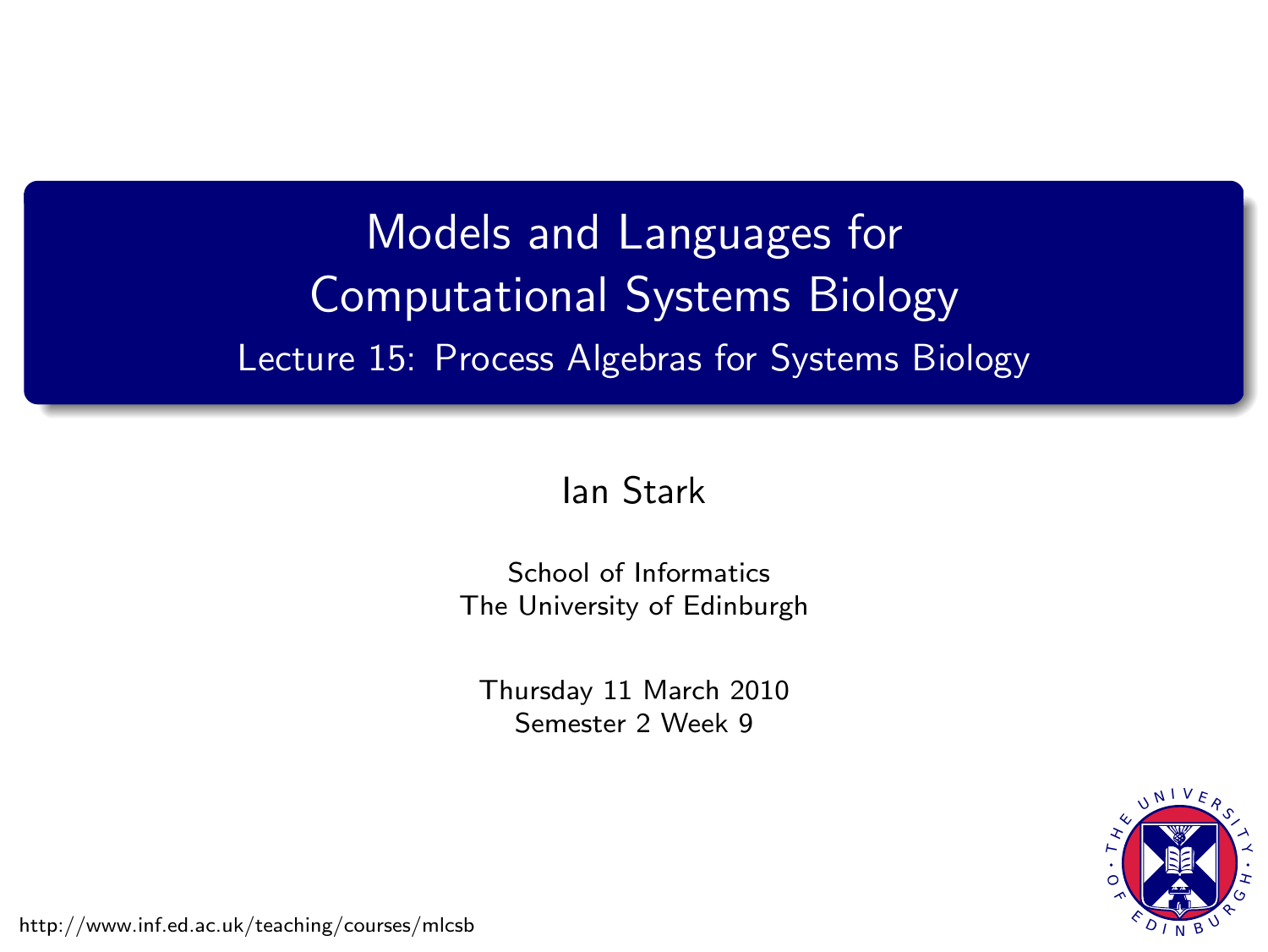### Processes

- Metabolic networks
- Regulatory systems: promotion, inhibition
- Signalling pathways
- Gene expression: translation, transcription

### Models

- Discrete time, continuous time
- Discrete space, continuous space
- Deterministic, nondeterministic, probabilistic
- Qualitative, quantitative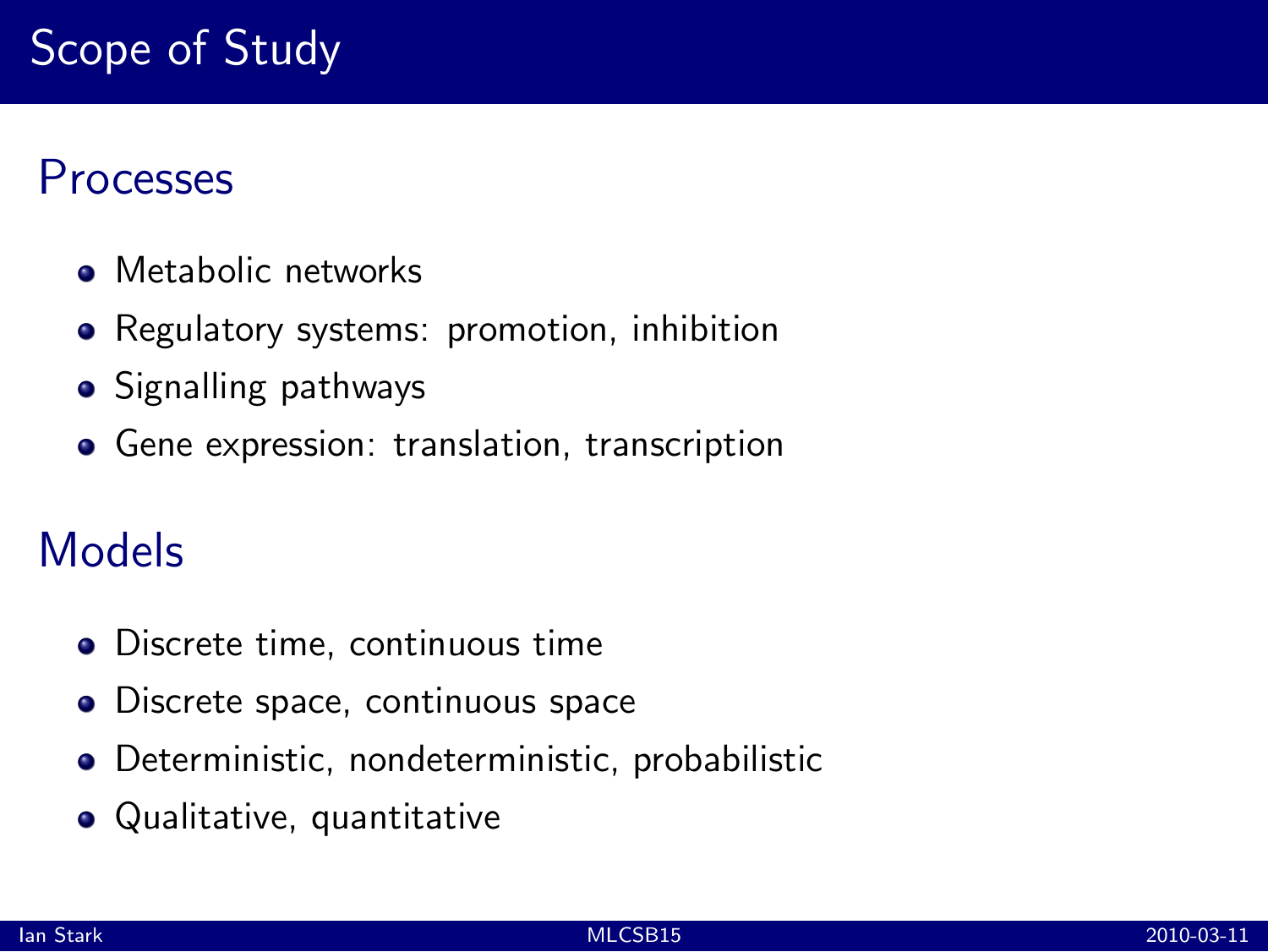Biologists routinely use one of two alternative approaches to computational modelling of biochemical systems:

#### **•** Stochastic simulation

- Discrete behaviour: tracking individual molecules
- Randomized: Gillespie's algorithm

#### **• Ordinary Differential Equations**

- Continuous behaviour: chemical concentrations
- **Deterministic: Numerical ODE solutions**

The classical approach is to use the mathematics directly as the target formal system. However, experience in Computer Science suggests the value of an intermediate *language* to describe a system. An expression in this language can then be analysed as it stands, or further mapped into (one or more) mathematical representations.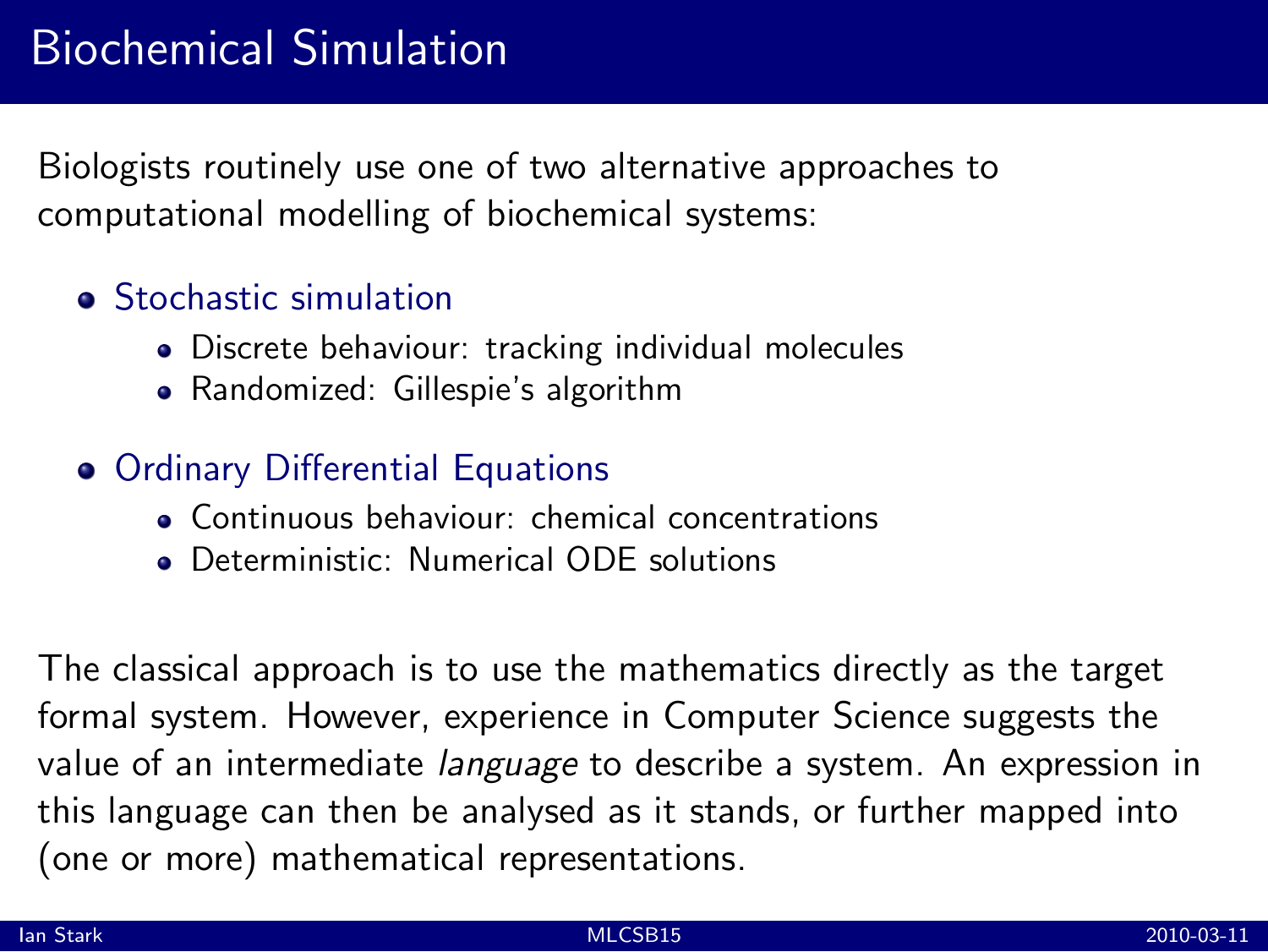The "concurrent systems" may be drawn from a variety of domains:

- Distributed software
- **•** Embedded computational devices
- Business processes
- Manufacturing and industrial processes
- Biological systems

 $\bullet$  . . .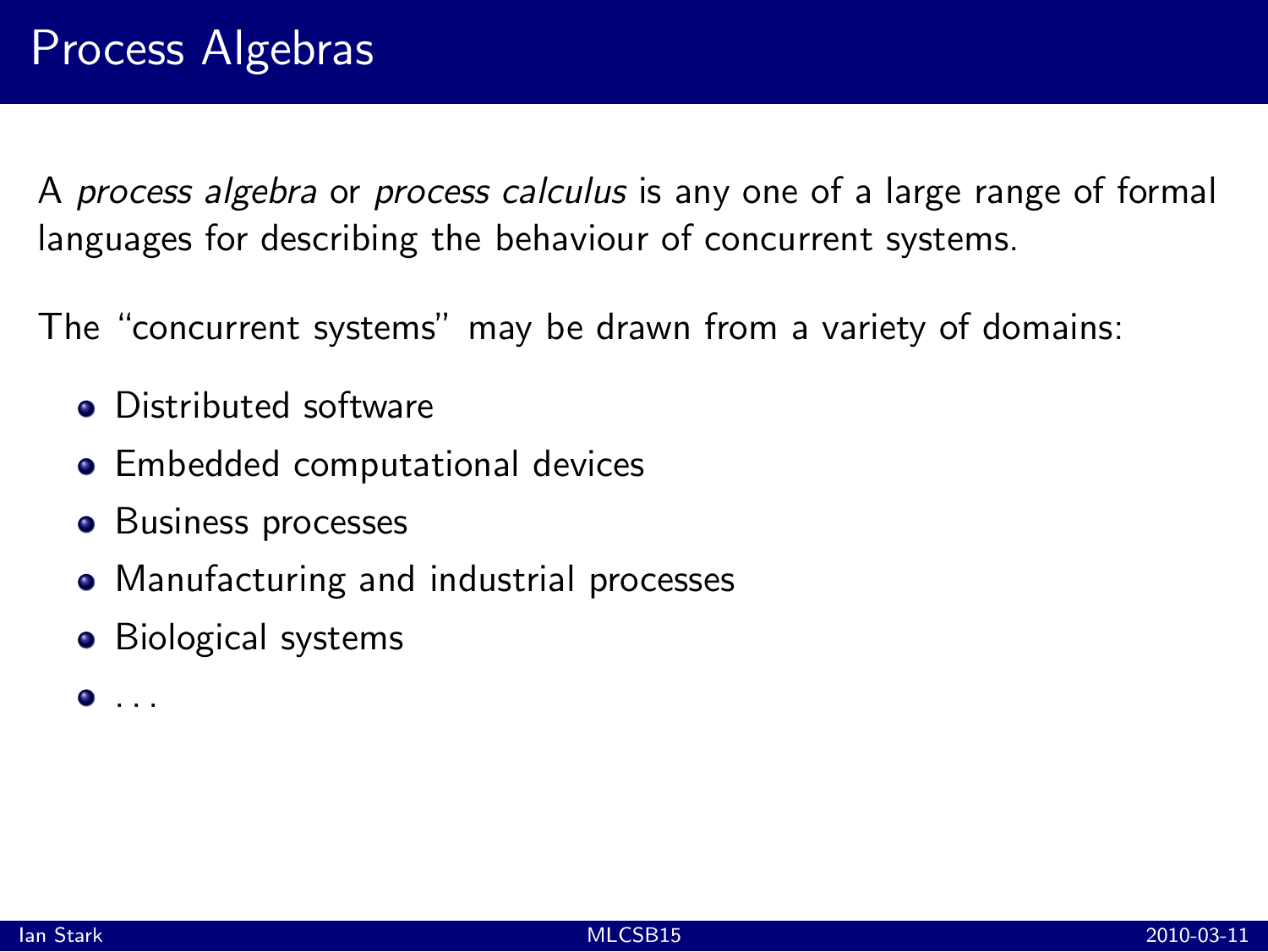Terms in the process algebra may play different roles in relation to the concurrent system:

- **Description** Expressing observed behaviour of an existing system.
- **Specification** Stating behaviour required of a system to be built.
- **Modelling** Setting out a mechanism for some observed behaviour.
- **Implementation** Prescribing how a system should be constructed.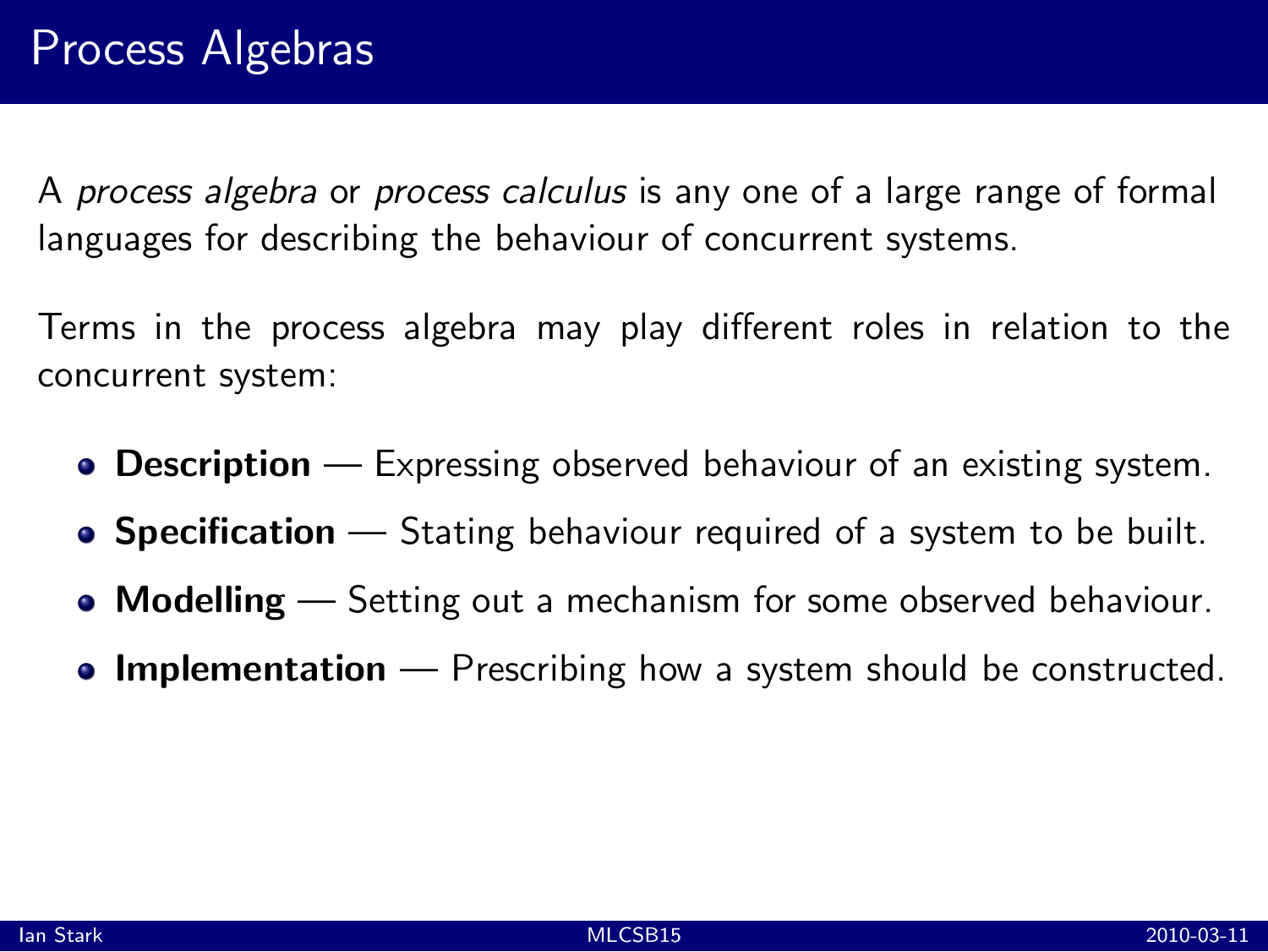There are several reasons why using a formal language may be thought desirable.

- Modularity / Compositionality: Building the whole from its parts.
- **•** Precision: Using formal mathematical semantics to make statements exact.
- Abstraction: Extracting and focusing on relevant computational content.
- **•** Separation: Distinguish between modelling and analysis.
- Succinctness: Brief descriptions for communicating between people, between machines, and from one to the other.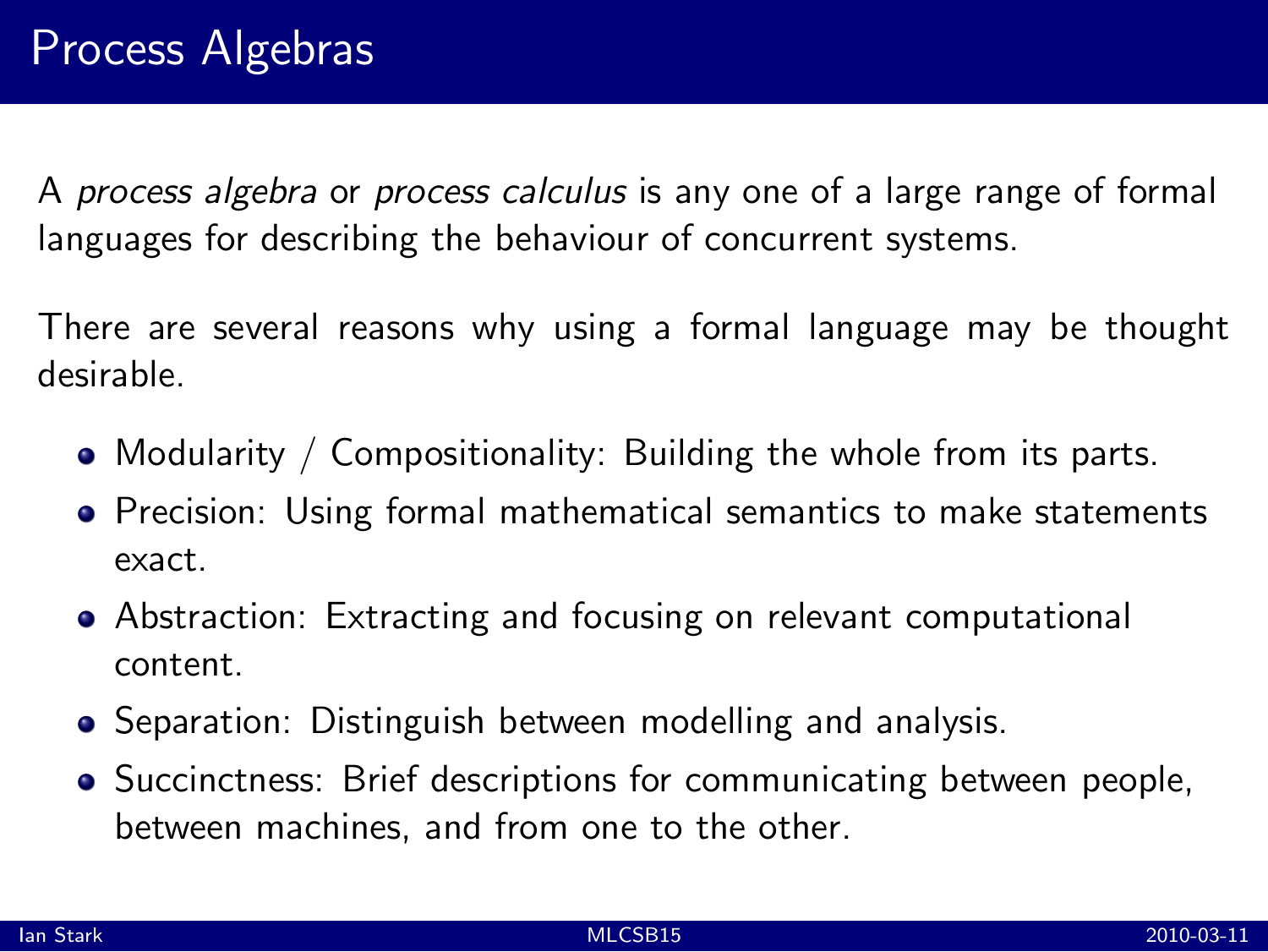Although some process calculi are very close to concurrent programming languages, they are traditionally expressed in mathematical rather than programming notation. This leads to syntax that looks like this:

 $\overline{a}$ (b).P |  $a(x)$ .O(x)

instead of this:

spawn {  $put(a,b)$ ;  $P()$  }; spawn { let x=get(a) in  $Q(x)$  }

although in practice the two are interconvertible.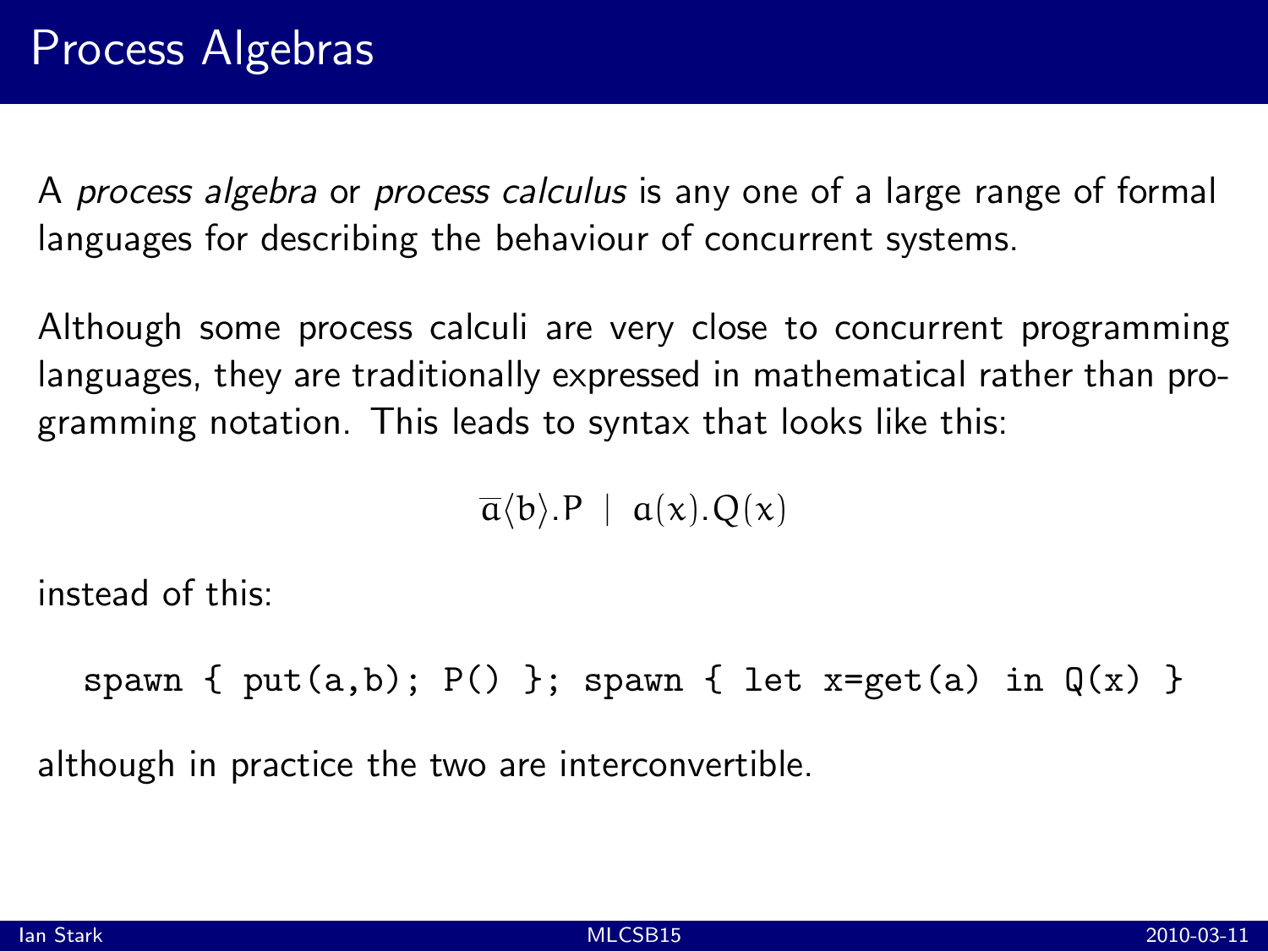Regev observed that the properties of name-passing and scope extrusion in Milner's  $\pi$ -calculus could be used to represent interaction and complexation in biochemical systems.

#### Aviv Regev, William Silverman, and Ehud Y. Shapiro.

[Representation and Simulation of Biochemical Processes Using the](http://helix-web.stanford.edu/psb01/regev.pdf) π[-Calculus Process Algebra.](http://helix-web.stanford.edu/psb01/regev.pdf) In *Proceedings of the 6th Pacific Symposium on Biocomputing PSB 2001)*, pages 459–470.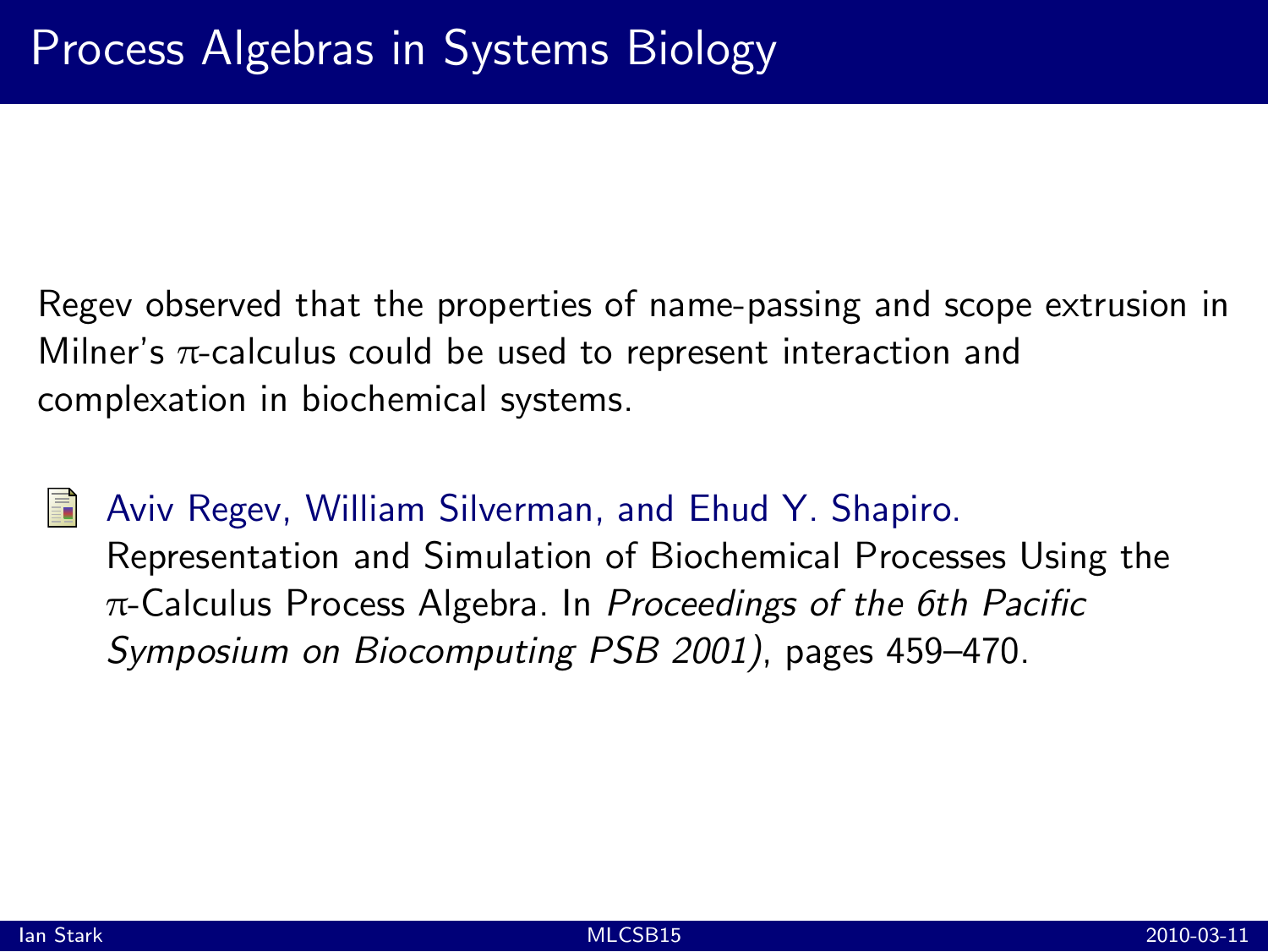### Some Process Algebras in Systems Biology

- $π$ -calculus; stochastic  $π$
- BioSPI; SPiM
- Beta binders; BlenX
- Ambients, bioAmbients
- Brane calculi; Bitonal systems
- **PEPA, bioPEPA**
- Kappa
- **PRISM**
- **•** Pathway Logic
- $\bullet$  Continuous  $\pi$ -calculus

 $\bullet$  ...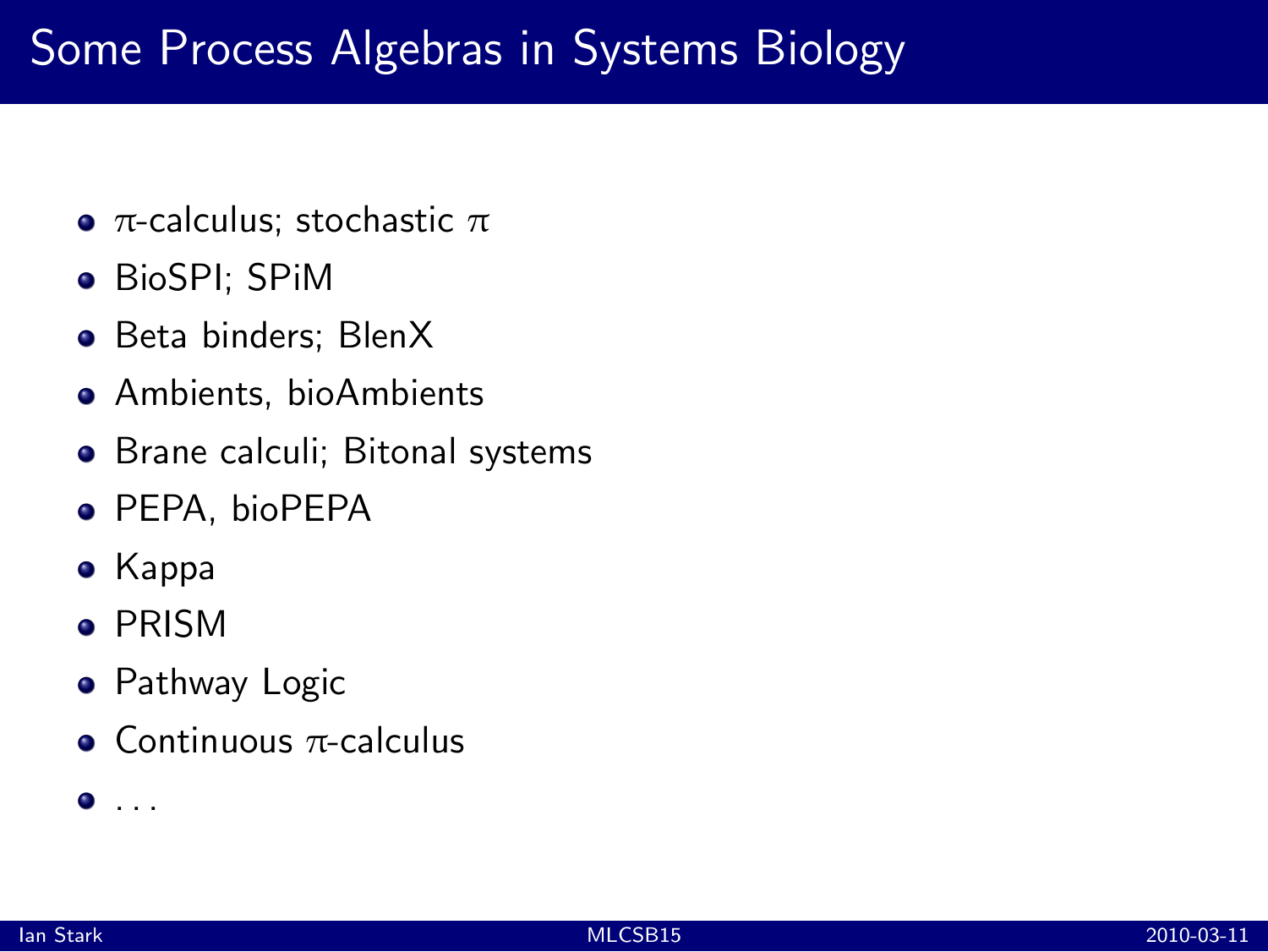PEPA: Performance Evaluation Process Algebra was developed by Hillston to bring process algebra techniques to modelling and analysing the performance of concurrent systems.

### Jane Hillston.

[A Compositional Approach to Performance Modelling.](http://www.dcs.ed.ac.uk/pepa/book.pdf) Cambridge University Press, 1996.

### Stephen Gilmore and Jane Hillston.

[The PEPA Workbench: A Tool to Support a Process Algebra-based](http://www.dcs.ed.ac.uk/pepa/workbench.pdf) [Approach to Performance Modelling.](http://www.dcs.ed.ac.uk/pepa/workbench.pdf) In *Proceedings of the Seventh International Conference on Modelling Techniques and Tools for Computer Performance Evaluation*, Lecture Notes in Computer Science 794, pp. 353–368. Springer-Verlag, 1994.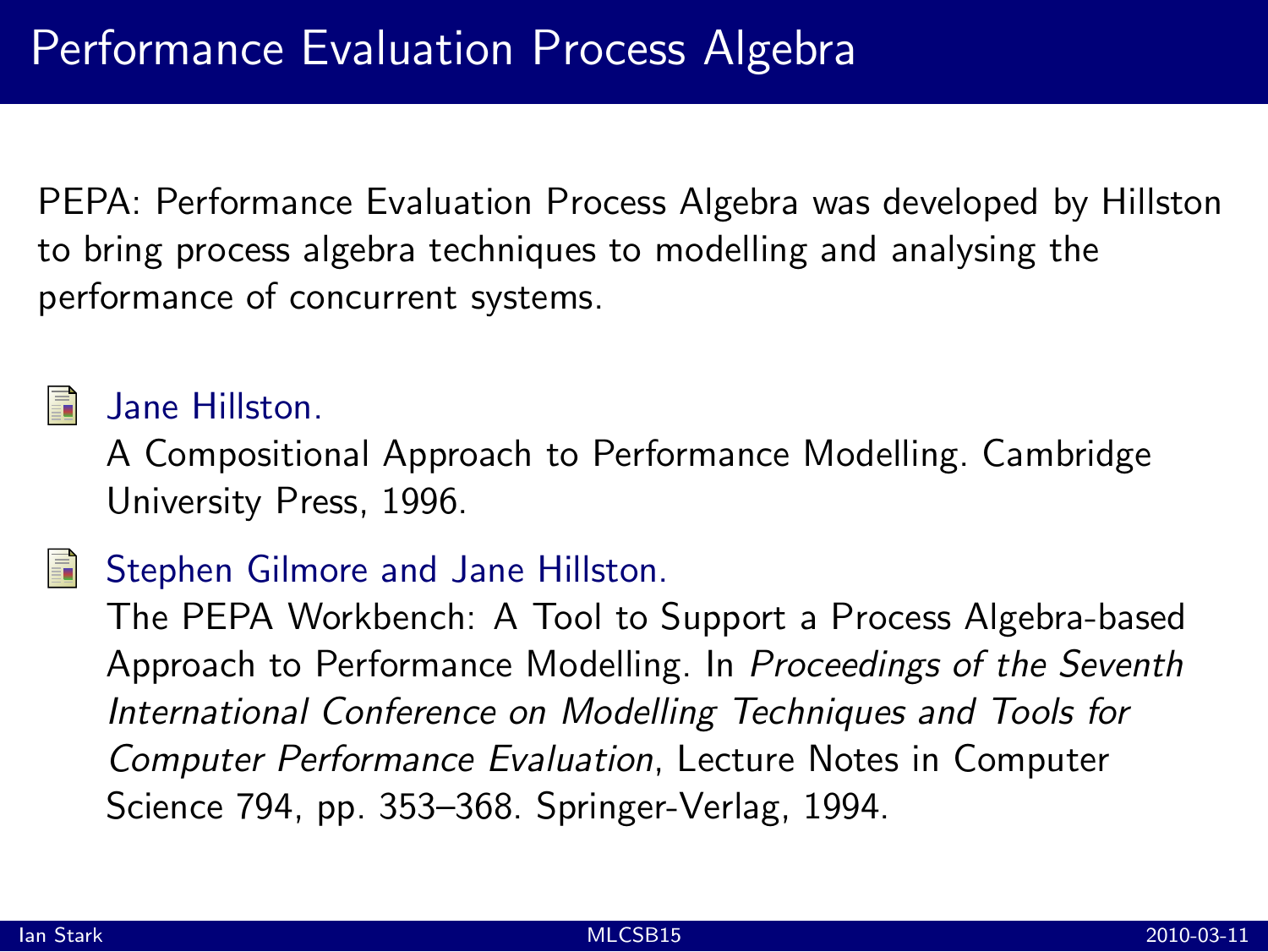BioPEPA modifies PEPA to better handle particular features of biological models: in particular stoichiometry and the use of general kinetic laws.

BioPEPA embodies a specific mapping from biochemical systems, where each species is represented by a process. This is in some ways restrictive, compared to raw PEPA; but it also makes the model more direct, and means that BioPEPA and its tools can be more effectively tuned to fit the requirements of systems biology.

Federica Ciocchetta and Jane Hillston [Bio-PEPA: A framework for the modelling and analysis of biological](http://dx.doi.org.ezproxy.webfeat.lib.ed.ac.uk/10.1016/j.tcs.2009.02.037) [systems](http://dx.doi.org.ezproxy.webfeat.lib.ed.ac.uk/10.1016/j.tcs.2009.02.037) Theoretical Computer Science 410(33–34):3065–3084, August 2009.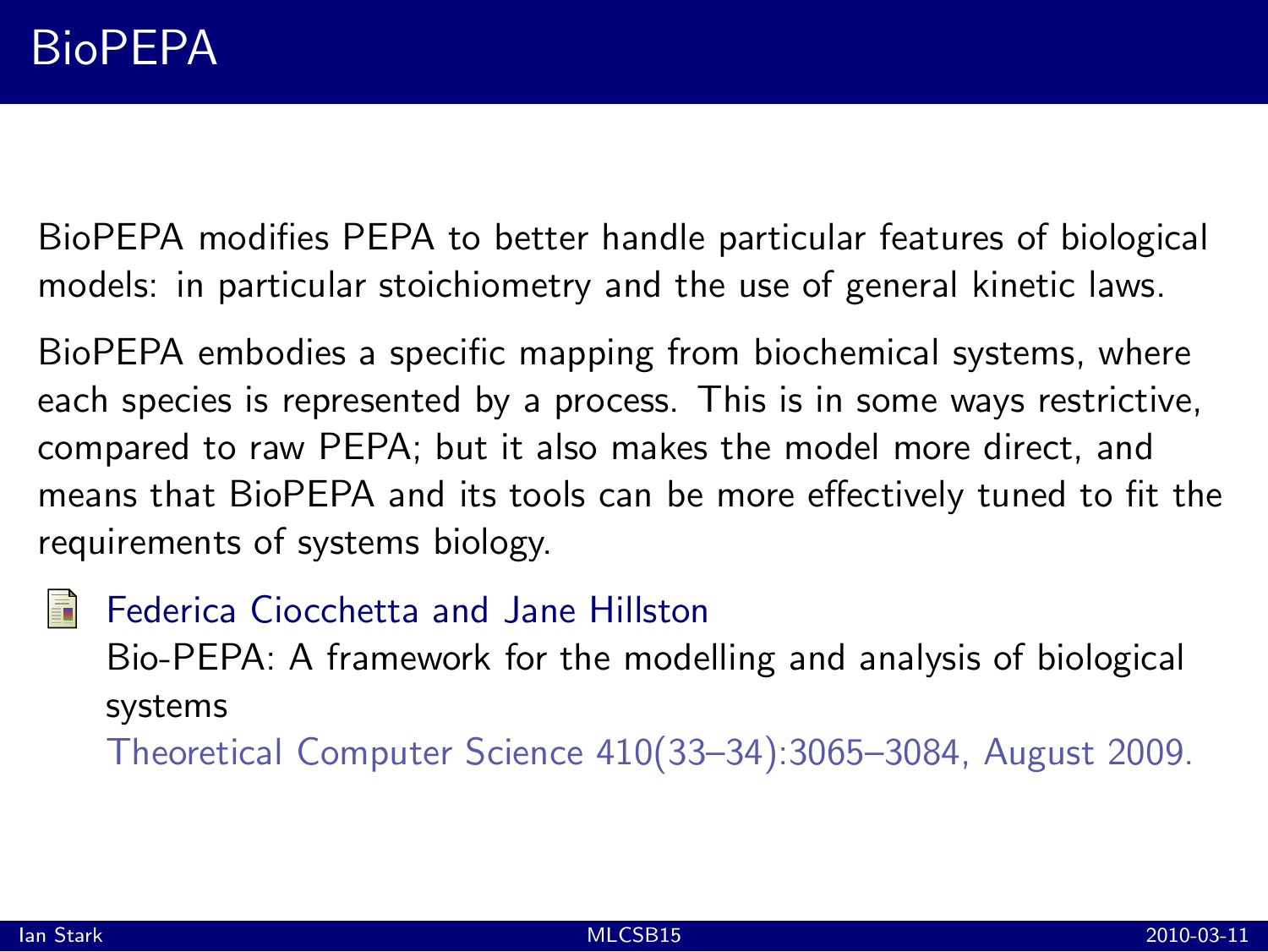### PEPA

# $P ::= (\alpha, r).P$  |  $(\alpha, \top).P$  |  $P + Q$  |  $P \not\approx Q$  |  $P/L$

### **BioPEPA**

$$
S ::= (\alpha, \kappa) \text{ op } S \quad | \quad S + S' \qquad \text{ op } ::= \uparrow | \downarrow | \oplus | \ominus | \odot
$$
\n
$$
P ::= P \not\trianglerighteq P' \quad | \quad S(x)
$$